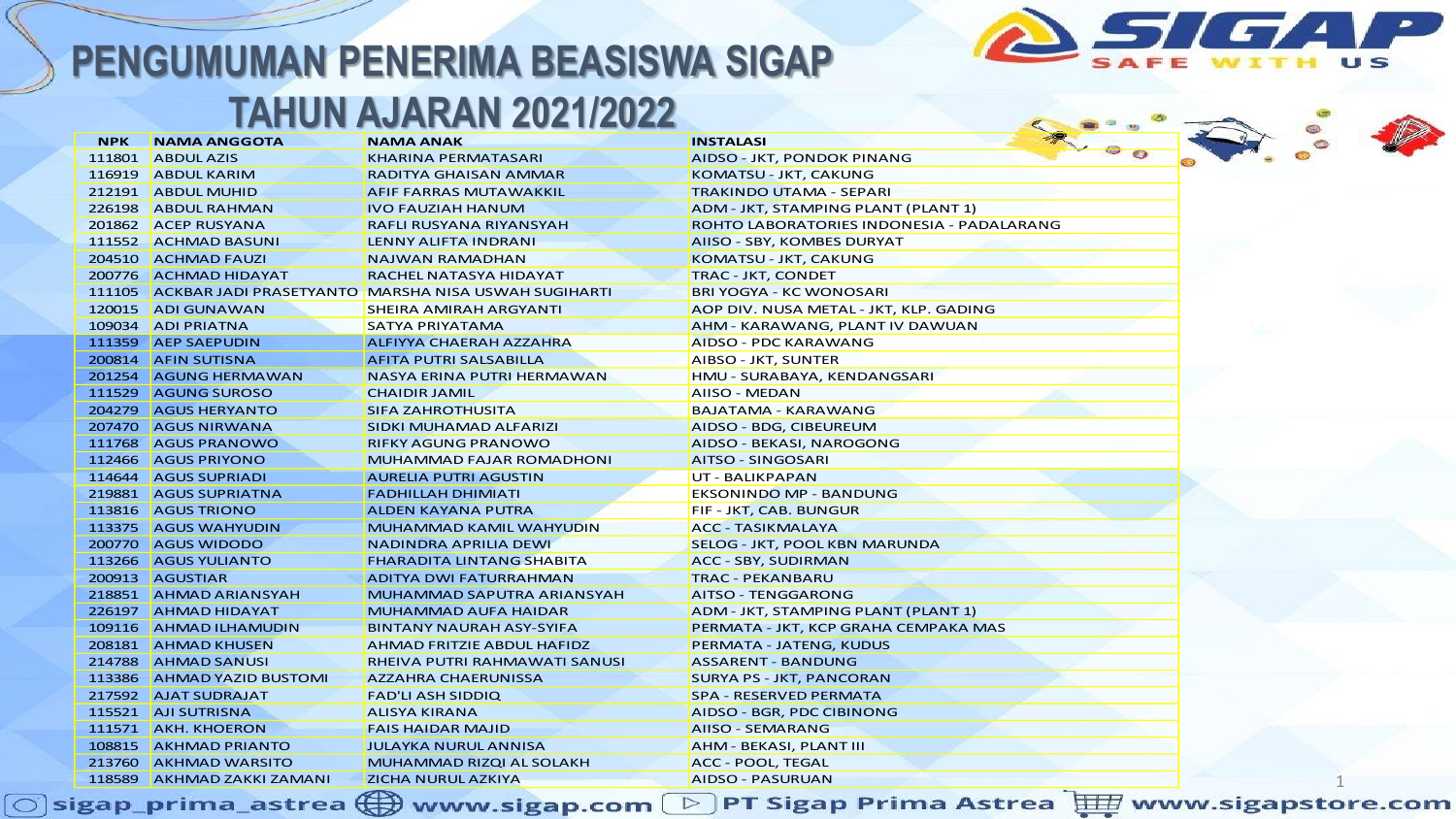

#### **TAHUN AJARAN 2021/2022**

| <b>NPK</b>     | <b>NAMA ANGGOTA</b>                                     | <b>NAMA ANAK</b>                   | <b>INSTALASI</b>                                     |       |  |
|----------------|---------------------------------------------------------|------------------------------------|------------------------------------------------------|-------|--|
|                | 223974 ALLER RUDY FREDDY PAKPAH MEYSIA CLARISA PAKPAHAN |                                    | HITACHI ASTEMO - BEKASI, CIKARANG                    | ● ● ● |  |
|                | 210349 AMIR MAHMUD                                      | <b>DZAKY RAFIQ ALFATIH</b>         | <b>AITSO - ASAHAN</b>                                |       |  |
|                | 117046 AMIRUDDIN                                        | MUHAMMAD APRIANDI PRATAMA          | <b>TAM - PDC BALIKPAPAN</b>                          |       |  |
|                | 118276 ANDI ALAMSAH                                     | ADINDA PUTRI NURAULIA              | UT - BALIKPAPAN                                      |       |  |
|                | 212330 ANDI HIDAYAT                                     | <b>FANNY NURUL DZIHNI</b>          | AAL MEDAN - MEDAN, TANJUNG MORAWA                    |       |  |
|                | 200036 ANDI NURDIN                                      | A. RADIT MAULANA DINTA             | PLAZA TOYOTA - JKT, PEMUDA                           |       |  |
|                | 111123 ANDIK SUSWANTORO                                 | SHALOSA AYA RAUTISTA               | BRI YOGYA - KC WONOSARI, KARANG AWEN                 |       |  |
|                | 211226 ANDRI YUSUF                                      | FERNANDO RISKI ALPASHA             | AITSO - LAMPUNG, KOTABUMI                            |       |  |
|                | 120218 ANIS WAHONO                                      | <b>NAJMAH HAYYU TIAN PUTRI</b>     | UT - BALIKPAPAN                                      |       |  |
|                | 222104 ANTON PURNOMO                                    | SEKAR LINTANG AYUNDA PURNOMO       | <b>OCBC NISP - MADIUN</b>                            |       |  |
|                | 208619 ARDIANSYAH                                       | AHMAD WILDAN ZAILANI               | PERMATA - BANJARMASIN, KCP BANJARBARU                |       |  |
|                | 121342 ARI PURWANA                                      | <b>INDAH ASYAFA</b>                | <b>INKOASKU - KARAWANG</b>                           |       |  |
|                | 114766 ARIANTO BINTORO                                  | <b>RAIHAN CANDRA FEBRIAN</b>       | BRI YOGYA - AREA I, GUMILIR                          |       |  |
|                | 225250 ARIEF MUNADI                                     | <b>RIVA FITRIYANI</b>              | <b>TAFS - BANJARMASIN</b>                            |       |  |
|                | 211655 ARIF SETYOHARYADI                                | <b>SERLLY NAFTALIA</b>             | TRAKINDO UTAMA - BGR, CILEUNGSI TC                   |       |  |
|                | 113718 ARIF WAHIDIN                                     | <b>KAYLA SYAKIRAH</b>              | BANK CTBC INDONESIA-JKT, TAMARA CENTER               |       |  |
|                | 115085 ARIS SISWANTO                                    | TIARA APRILIAWAN PUTRI             | AIDSO - JKT, PDC SUNTER AUTOPRO                      |       |  |
| 111492 ASARI   |                                                         | <b>AMANDA JUNIA SARI</b>           | AIISO - BANJARMASIN                                  |       |  |
|                | 208603 ASEP RAMHANI                                     | FATHIR MAULANA RAHMAN              | AIDSO - BEKASI, PDC CIBITUNG                         |       |  |
|                | 212070 ASEP SUNENDAR                                    | <b>SANIA PUTRI SUNENDAR</b>        | AIDSO - TASIKMALAYA                                  |       |  |
| 205818 AZIS    |                                                         | <b>MUHAMMAD RIZKI</b>              | SELOG EXPRESS - TNG, SASTRANEGARA                    |       |  |
|                | 122481 BAMBANG HADI SUGITO                              | <b>NADYA AULIA SAGITA</b>          | AITSO - LAMPUNG, TJ. KARANG                          |       |  |
|                | 108842 BAMBANG IRAWAN                                   | <b>RIFKY DARMAWAN</b>              | AHM - KARAWANG, PLANT IV DAWUAN                      |       |  |
|                | 212437 BAMBANG SUGIANTO                                 | <b>ANNISA PUTRI FEBRIYANTI</b>     | <b>ACC - POOL KEDIRI</b>                             |       |  |
|                | 121228 BAMBANG SUSANTO                                  | <b>BAMBANG EZRA BAKTI</b>          | AIISO - PASURUAN, GEMPOL                             |       |  |
|                | 115092 BAROKAH                                          | <b>CA DAFFA RABBANI</b>            | FIF - JKT, HEAD OFFICE                               |       |  |
|                | 114142 BAUSAT NURDIN                                    | <b>MUH.FARHAN BAUSAT</b>           | <b>BMI - CAPEM MAROS, SULSEL</b>                     |       |  |
|                | 219017 BUDI AKBAR PURBA                                 | ASSYFA AKBARA BR.PURBA             | <b>AAM - MEDAN SEI SERAYU</b>                        |       |  |
|                | 112505 BUDI LESMANA                                     | <b>NAURAH AZZALIA NADA</b>         | AITSO - MEDAN, S.M.                                  |       |  |
|                | 224634 BUDI SANTOSO                                     | <b>B NILA TRYA KHASYANAH</b>       | <b>AISIN- KARAWANG</b>                               |       |  |
|                | 120401 BUDI UTOMO                                       | <b>MUHAMMAD RAIHAN</b>             | <b>IBID - JKT, CIPUTAT</b>                           |       |  |
|                | 109018 CAHYA DIANTONO                                   | <b>GUMILAR REZA DIANTONO</b>       | <b>AHM - BEKASI, PLANT III</b>                       |       |  |
|                | 226219 CAHYA SEMBADA                                    | ATAYA CAHYA SYAIBAAN               | ADM - JKT, STAMPING PLANT (PLANT 1)                  |       |  |
| 212334 CHAIDIR |                                                         | <b>SYAFIQ FARROS</b>               | AAL MEDAN - MEDAN, TANJUNG MORAWA                    |       |  |
|                | 121106 CHAMID RUSDY                                     | <b>GALIH YUDI PRATAMA</b>          | <b>AITSO - PASURUAN</b>                              |       |  |
|                | 122467 CHRISWANTO                                       | <b>ADELIA NUR ARIZA</b>            | AIISO - BDG, S/H                                     |       |  |
|                | 112413 CRISTYAWAN                                       | <b>ALYA SAFIRA KHAIRUNISA</b>      | SUKOWATI SOSRODJOJO - REKSO JKT, KED. PATRA KUNINGAN |       |  |
|                | 200818 DADANG MULYAWAN                                  | <b>TSABITAH NUR AFIFAH ZAHIRAH</b> | TRAC - BEKASI, CIKARANG                              |       |  |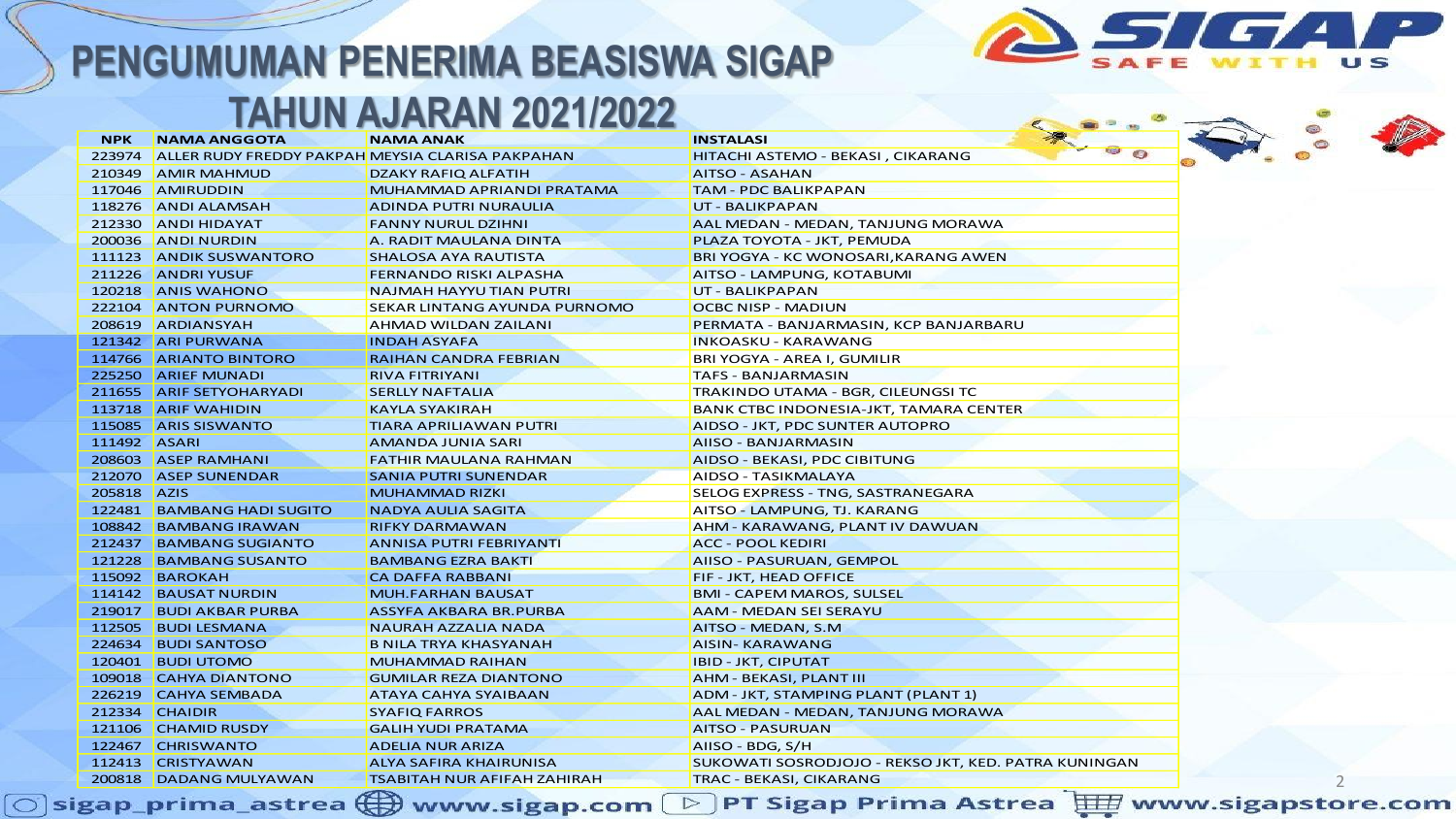

#### **TAHUN AJARAN 2021/2022**

| <b>NPK</b>    | <b>NAMA ANGGOTA</b>                                                      | <b>NAMA ANAK</b>                   | 200<br><b>INSTALASI</b>                                                     |
|---------------|--------------------------------------------------------------------------|------------------------------------|-----------------------------------------------------------------------------|
| 115307        | <b>DADANG SUSILO</b>                                                     | <b>ERVAN DANERA</b>                | AIDSO - D.I YOGYAKARTA                                                      |
|               | 118349   DADIK ISTIAWAN                                                  | <b>JULIAN ARES ISTIAWAN</b>        | AIDSO - JATENG, KLATEN                                                      |
|               | 207076 DANANG HERU PRABOWO                                               | <b>FRANSISKUS VALLENTA PRATAMA</b> | <b>BRI YOGYA - KC WONOSARI</b>                                              |
| 225989        | DANNY ISHARYANA                                                          | DIYAR ALIFAH HARYANA               | ADM - KARAWANG ASSEMBLING POINT (PLANT 5)                                   |
| 108843        | DARMAJI                                                                  | SABRINA SYIFANA RIZKI              | AHM - BEKASI, PLANT III                                                     |
|               | 216367 DAVID APRINENDAR                                                  | ARIVA ANDAKA APRINENDAR            | AITSO - BDG, A/A                                                            |
|               | 206484   DEDE JUARSA                                                     | <b>DESTY NURSYIFANI</b>            | ROHTO LABORATORIES INDONESIA - PADALARANG                                   |
|               | 210651 DEDE SYAIFUDIN                                                    | ARINA SYIFA NURRAHMA               | AITSO - BDG, CAB. SUCI                                                      |
|               | 117039 DEDEN ROHMAT SAEFUDI                                              | ALFIA RAMADANI PUTRI               | AITSO - BDG, A/A                                                            |
|               | 212121 DEDI KURNIAWAN                                                    | DIMAS ARYA WICAKSANA               | <b>SPA - RESERVED BANDUNG</b>                                               |
|               | 119655 DEDI SULAEMAN                                                     | <b>INTAN SULAEMAN</b>              | YUTAKA - CIBITUNG, PLANT 1                                                  |
|               | 226373 DENI SETIAWAN                                                     | <b>ERLANGGA WIRA KENCANA</b>       | TSM - JKT, HEAD OFFICE                                                      |
|               | 203356 DENY WAHYU MAULANA                                                | SABRINA ALFIRA MAULANA             | AIBSO - BSD BIZZ CENTER                                                     |
|               | 204337 DEWA NYOMAN SUWECA                                                | DEWA GEDE PRIMA WEDA SATRAWAN      | AITSO - SANUR, DPS                                                          |
|               | 218181 DIAH RODIAH                                                       | SELVIA LACXTUBA                    | OCBC NISP - CIBEUNYING                                                      |
|               | 222444 DIAS RURUH WARDOYO                                                | <b>INDEAVOUR SHEVANA LIDIAS</b>    | <b>MAYBANK - KCI PURWOKERTO</b>                                             |
|               | 222846 DIDIK HARIYANTO                                                   | VRISCA AULIA KHARISMA              | <b>AD OFFICE</b>                                                            |
|               | 200951 DIDIK SETYONO                                                     | RAFADHA FIRDAUS SETYONO            | <b>TRAC - SOLO</b>                                                          |
| 121360        | <b>DIDIN JAMALUDIN</b>                                                   | <b>ZAHRA RIHHADATUL AISY</b>       | SAMADISTA - JKT, HEAD OFFICE                                                |
|               | 200090 DJOKO SUKENDRO                                                    |                                    | MUHAMMMAD RIFQI SULTAN ALWANSYAH SHOWA AUTO IND. - KAB. BEKASI, HEAD OFFICE |
|               | 111479 DONY ARDIYAN                                                      | <b>NATHANIA DEA KIRANA PUTRI</b>   | AIDSO - D.I YOGYAKARTA                                                      |
|               | 117065 DOTO RAHARJO                                                      | <b>GOSIH ISMIATUN</b>              | <b>BRI YOGYA - UNIT PALIYAN</b>                                             |
|               | 206872 DWI ADI PRASTIYA                                                  | CHAVVAH IBNU ADI PRASTIYA          | OTSUKA - MALANG BRANCH                                                      |
|               | 114939 DWI TRIONO                                                        | <b>JUAN ANDALAS</b>                | AITSO - TANGERANG, CIKOKOL                                                  |
|               | 111574 EDI CAHYONO                                                       | <b>BAGAS ARYA PUTRA DIANSYAH</b>   | <b>AIISO - SEMARANG</b>                                                     |
|               | 119671 EDI PRIYATOMO                                                     | <b>ANJAS WIRA PRASETYO</b>         | ACC - JKT, FATMAWATI                                                        |
|               | 119882 EDI SANTOSO                                                       | <b>RIQKI PRAYOGA</b>               | PERMATA - PALEMBANG, KCP ATMO                                               |
|               | 218718 EFA RUSDIYANTO                                                    | FARREL RADITYA NAYAKA              | <b>COMMBANK - KC SEMARANG</b>                                               |
|               | 104979 EKO LUTFIANTO                                                     | ELSHAFA NEILA SHATARA              | AIDSO - MALANG                                                              |
|               | 114781 EKO SUMARSONO                                                     | EXTYA ALIFTA AININ                 | AITSO - MALANG I, LETJEN. SUTOYO                                            |
|               | 202222 EKO SUPRIYONO                                                     | <b>NUR RICHADATUL CHAYYAH</b>      | <b>ACC - SEMARANG</b>                                                       |
|               | 117379 EKO WIDIANTO                                                      | ALYCIA SYAFIRA RAMADHANIA          | AIISO - PASURUAN, GEMPOL                                                    |
|               | 120507 ENGGO                                                             | <b>IRWANSYAH PUTRA</b>             | AITSO - PALEMBANG, PLAJU                                                    |
| 105537 FAISAL |                                                                          | ARLA AYNAYA DWI PUTRI              | <b>AAM - PALEMBANG 8 ILIR</b>                                               |
|               | 111106 FAJAR SINTARTO                                                    | SYAFIRA DAMAYANTI                  | BRI YOGYA - KC WONOSARI, PANGGANG                                           |
|               | 109004 FERRI BUDIMAN                                                     | <b>RIFOI HADI PRADITA</b>          | AHM - BEKASI, PLANT III                                                     |
|               | 121708 FERRY AGUSTIAWAN                                                  | REINA GANES ELVARETTA ARIFI        | AIDSO - TANGERANG, KARAWACI                                                 |
|               | 118149 FERY ADY GUNA                                                     | <b>NOR HALISHA</b>                 | AIISO - BANJARMASIN                                                         |
|               | igap prima astrea $\left(\begin{matrix} \Box \ \Box \end{matrix}\right)$ | www.sigan.com                      | PT Sigap Prima Astrea Harwww.sigapstore.<br>▷                               |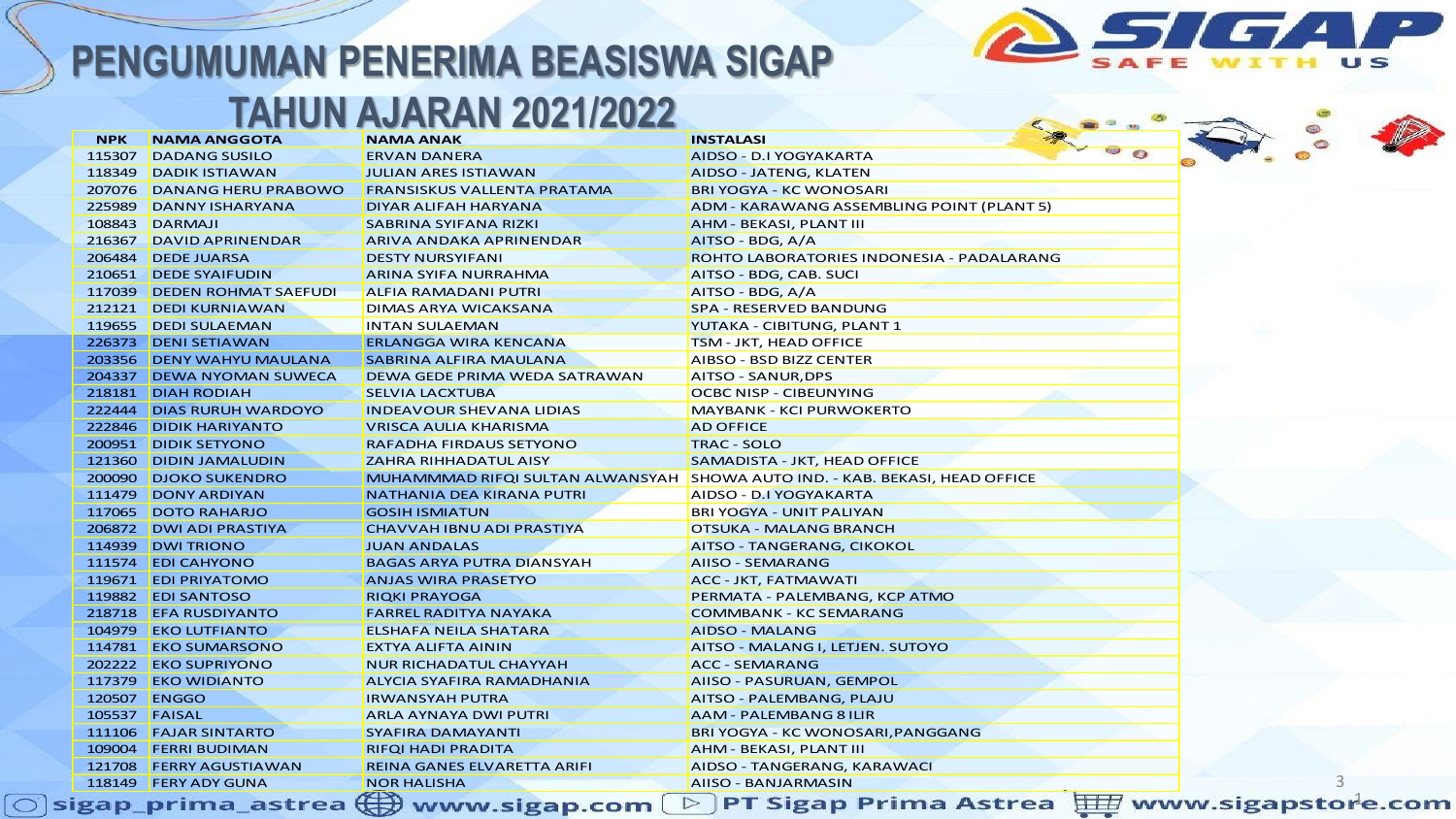

| <b>NPK</b> | <b>NAMA ANGGOTA</b>                                | <b>NAMA ANAK</b>                    | 7, 88<br><b>INSTALASI</b>                            |
|------------|----------------------------------------------------|-------------------------------------|------------------------------------------------------|
| 111954     | <b>FHAKUROJI</b>                                   | PUTRI NABILA FITRI                  | AIDSO - JKT, PDC SUNTER AUTOPRO                      |
| 220066     | FIRMANSYAH                                         | <b>KAREN NOULI SHAFIRA</b>          | <b>HAP - PALEMBANG</b>                               |
| 112998     | <b>FOURMANTO DEDY RUSWAN GALIH ADITIYA PERMANA</b> |                                     | AAB - JKT, KAPTEN TENDEAN                            |
| 215237     | <b>GANDA OKTAVIAN</b>                              | MUHAMMAD ARFA LIAN SYAHPUTRA        | <b>ASSARENT - PEKANBARU</b>                          |
| 111837     | <b>GIYANTO</b>                                     | AMRIZAL EKA CAESANTO                | AIISO - JKT, WR. BUNCIT                              |
| 108914     | <b>GUNUNG RITONGA</b>                              | REHLITNA NATALIA.R                  | AHM - BEKASI, PLANT III                              |
| 111526     | <b>HARFIN HAMADI</b>                               | M.SYAFIQ SYADIDUL AZMI HAMADI       | AAB - MANADO                                         |
|            | 222098 HARI KUSMIANTO                              | ARIF WAHYU PRATAMA                  | OCBC NISP - KEDIRI                                   |
|            | 115759 HARIPAMUJI                                  | DZAKIYAH EMBUN HANA MUFIDAH         | PERMATA - JKT, KCP RUKAN ARTHA GADING                |
|            | 215377 HARIS PURWANTO                              | AMELIA ZASKIA AFANIN                | AITSO - JKT, GARUDA                                  |
|            | 222487 HARIYADI                                    | DAFA AULIA FIRDAUS                  | MAYBANK - JKT, SENTRAL SENAYAN 3                     |
|            | 219415 HARIYANTO                                   | ASHA NINDYA PRAMUSITA               | <b>AIISO - MALANG</b>                                |
|            | 204051 HARIYANTO                                   | LETICIA RIZHA APRILLIAN             | AIISO - YOGYAKARTA                                   |
|            | 114719 HARMUN                                      | KHOZIN ASROR MUBAROK                | UT - BALIKPAPAN                                      |
|            | 207385 HERDIANTO                                   | <b>HERPI AMELIA PUTRI</b>           | AITSO - MEDAN, S.M                                   |
|            | 219423 HERI RAMDAN DINATA                          | AZKADINA FAZILA KUSUMADINATA        | OCBC NISP - ASIA AFRIKA                              |
|            | 108985 HERIYADI                                    | <b>MUHAMAD RAFFI SAPUTRA</b>        | AHM - BEKASI, PLANT III                              |
|            | 108988 HERIYADI                                    | <b>NAURA AJENG PANGESTU</b>         | AHM - BEKASI, PLANT III                              |
|            | 121162 HERJA AGUNG SAPUTRA                         | <b>SELVI RAHMADANI</b>              | BMI - BANJARMASIN, BARABAI                           |
|            | 120574   HEROBI DUHA                               | SAMDAEL ALDI DUHA                   | KAI - JKT, HEAD OFFICE                               |
|            | 115659 HERU LUGIANTO                               | FAIRUZ NISA AL HERTA                | PERMATA - KEDIRI, KC DIPONEGORO                      |
|            | 214466 HUDAN SAEROJI                               | RAHAYU PUSPA KIRANA                 | AI - BDG, SOEKARNO HATTA ( ASTRA CENTER )            |
|            | 114714 HUSEIN MUHAMMAD                             | <b>BERLIANISA</b>                   | <b>UT-PADANG</b>                                     |
|            | 122142   MADE SUARDANA                             | <b>I PUTU ANGGARA REGA DAFFIARY</b> | FIF - KAB. JEMBRANA NEGARA, BALI                     |
|            | 111339   I WAYAN SUDIARSANA                        | NI KADEK DWI LISTIAWATI             | AIDSO - DENPASAR, SANUR                              |
|            | 206888 ILHAM SYAHPUTRA                             | <b>ADELIZA SYAHPUTRI NASUTION</b>   | ACC - MEDAN, SISINGAMANGARAJA                        |
|            | 108417   IMAM ROMDONI                              | <b>INTAN GANDINI</b>                | AITSO - SBY, KERTAJAYA                               |
|            | 226530 IMAM SHODIQ                                 | AIDA TSAMROTUL WAHIDAH              | ASURANSI JIWA MANULIFE IND - SURABAYA, PAKUWON TOWER |
|            | 108983 IRI KASWARI                                 | ANGITA SALSA FELISARI               | <b>AHM - BEKASI, PLANT III</b>                       |
|            | 209595 <b>IRVAN HARDIANSYAH</b>                    | <b>NABILAH HANIF</b>                | NUTRIFOOD - CIAWI, BOGOR                             |
|            | 111410 IRWANSYAH                                   | <b>NADYA PUTRI DIANDARA</b>         | AIDSO - SUMUT, MEDAN, SM                             |
|            | 113302 ISMADI                                      | ANNISA WAHYU RAMADHANIA             | AJINOMOTO - KEDIRI                                   |
|            | 109037 ITAN SUHENDAR                               | ABY FIQRI NURHANAFI                 | AHM - BEKASI, PLANT III                              |
|            | 206878   IWAN SETIAWAN                             | PRISMA AGUNG PRAYOGA                | <b>AHM - BEKASI, PLANT III</b>                       |
|            | 109275   IWAN SUNARYA                              | SYAIRA ADZRA SUNARYA                | ACC - BDG, CIBIRU                                    |
|            | 202301 JAJANG RUSTAM                               | <b>MOHAMAD FAHRI ALFAREZA</b>       | AHM - KARAWANG, PLANT IV DAWUAN                      |
|            | 209925 JAMALUDIN                                   | <b>PUTRI ALYA NURHALIZA</b>         | MENARA ASTRA - JKT, SUDIRMAN                         |
|            | 113323 JAMES ROBERT TAMBOTOH IRENE EUODIA TAMBOTOH |                                     | ACC - SBY, SUDIRMAN                                  |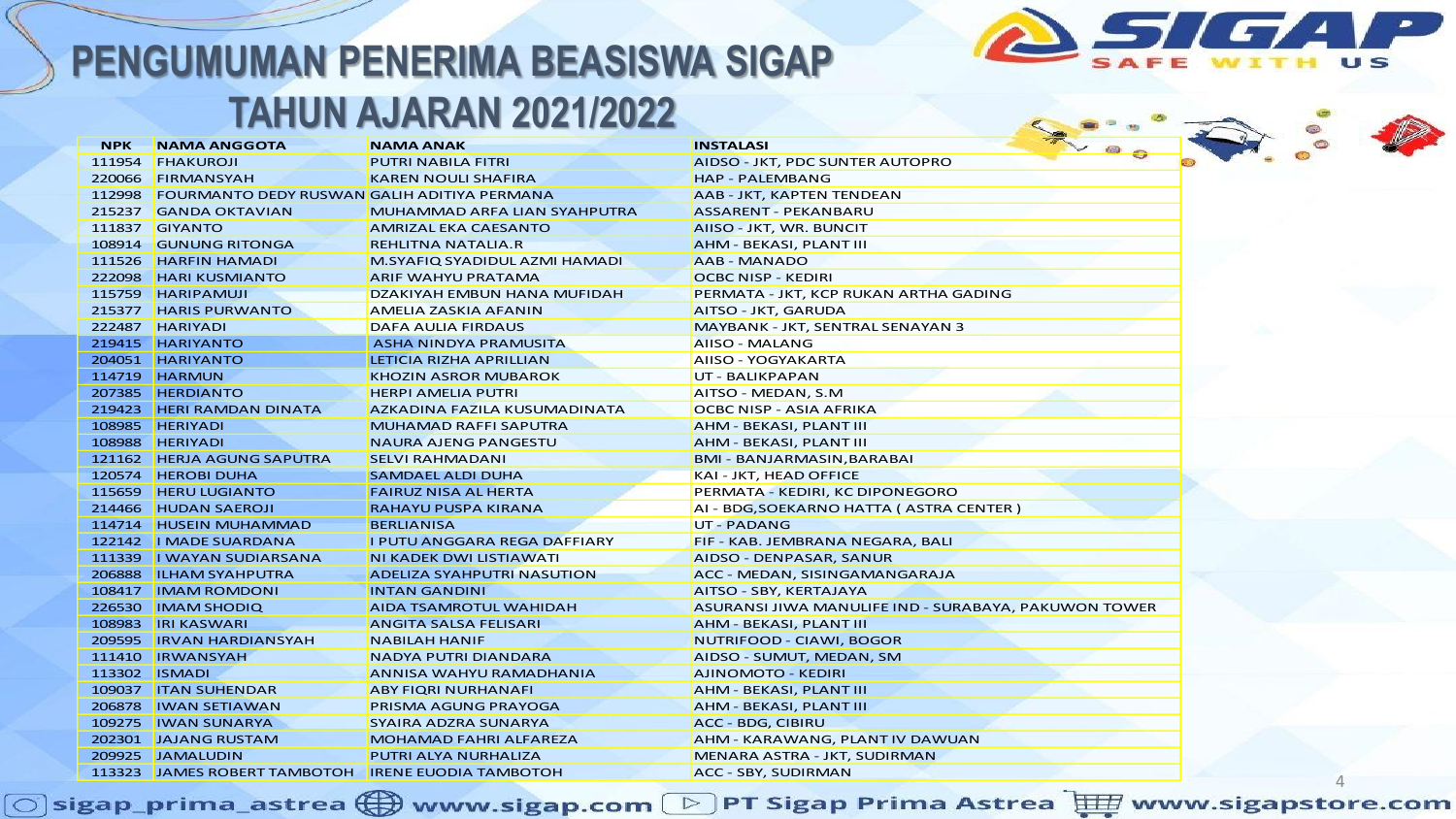

| <b>NPK</b>   | <b>NAMA ANGGOTA</b>                       | <b>NAMA ANAK</b>                                       | $\bullet \vee \bullet \bullet$<br><b>INSTALASI</b> |
|--------------|-------------------------------------------|--------------------------------------------------------|----------------------------------------------------|
|              | 111878 JAMHURI                            | <b>SYAIFUL BAHRI</b>                                   | o<br>AIISO - JKT, WR. BUNCIT                       |
|              | 117059 JANI ASTIANSYAH                    | <b>SYALWA BUNGA SYAHIRA</b>                            | <b>BMI - PALEMBANG, BATU RAJA</b>                  |
|              | 202371 JENI JUNIARAWAN                    | <b>JELITA PUTRI</b>                                    | AHM - KARAWANG, PLANT IV DAWUAN                    |
|              | 112329 JOHANNES ROKO                      | <b>HANNY BEATRICE DIANTHA ROKO</b>                     | <b>AITSO - DENPASAR</b>                            |
|              | 108212 JOKO SUSILO                        | ARGA YONATA BAYU SAPUTRA                               | DAC - JKT, PULOGADUNG                              |
|              | 115309 JOKO TRIYONO                       | SATRIYA SIDIQ BINTANG PRATAMA                          | AIDSO - D.I YOGYAKARTA                             |
|              | 121089 JONATAN RUMONDOR                   | <b>RAYHAN HIDAYAH</b>                                  | <b>AAM - SBY, RUNGKUT</b>                          |
|              | 115656 JUNAIDI ABDILLAH                   | <b>AMALIA ABDILLAH</b>                                 | PERMATA - JEMBER, KC TRUNOJOYO                     |
|              | 218970 KADIRIAH                           | <b>HAIDIR ALI</b>                                      | <b>ASSARENT - MATARAM</b>                          |
|              | 121720 KASIYONO                           | <b>HASNA ZHAFIRAH ANGGRAENI</b>                        | AIISO - JKT, HEAD OFFICE                           |
|              | 122509 KRISTANTO                          | <b>AHMAD RAHSYA TANTORI</b>                            | <b>AIBSO - JKT, SUNTER</b>                         |
|              | 111570 KRISTANTO J. W                     | SYELA MARSYA AYUNETA                                   | AIISO - SEMARANG                                   |
|              | 225541 LALU ERWIN SOPIAN                  | <b>BAIQ SEPTIA AULIA</b>                               | AI.HSO - MATARAM                                   |
|              | 225828 LAZARUS FABRI                      | <b>GRACIA PUTRI NOVENA GRETTA CHURCH</b>               | <b>ADM - JKT, HEAD OFFICE</b>                      |
|              | 113951 M. TOFIK MARIONO                   | MUCH. UBAY PANGESTU                                    | <b>KOMATSU - JKT, CAKUNG</b>                       |
|              | 113925 M.ALI YUSRUN                       | <b>HIZQIL AISY PRACOYO</b>                             | AHM - KARAWANG, PLANT IV DAWUAN                    |
| 115248 MADA  |                                           | AZKA MANDALA PUTRA                                     | BRI 3 - TNGR, KC CILEDUG KK CBD                    |
|              | 215550 MAMAN SAIFUL ROHMAN                | <b>MELI RAHMAWATI</b>                                  | <b>ARDENDI JS - SERANG</b>                         |
|              | 113299 MARSITO                            | MARSKA RIZKY ARYA SAPUTRA                              | <b>ACC - PURWOKERTO</b>                            |
|              | 113292 MARSONO                            | <b>FLORETA PUTRI SEPTIA MODESTI</b>                    | <b>ACC - MALANG</b>                                |
|              | 109077 MARSUJUD                           | ALIFIA KEYSHA SUFIANA                                  | AHM - BEKASI, PLANT III                            |
|              | 202246 MAULANA                            | <b>AYU SERINA</b>                                      | ICBP PLANT 2 - BUKIT INDAH, PURWAKARTA             |
|              | 208928 MEKRIAN KOAPAHA                    | <b>GABRIEL ISRAEL KOAPAHA</b>                          | <b>AIISO - MANADO</b>                              |
|              | 204804 MIFTAKHUL ULUM                     | MUHAMAD HAQIM AL ASHAR                                 | <b>AD OFFICE</b>                                   |
| 212332 MISDI |                                           | <b>NADA ALHUSNA</b>                                    | AAL MEDAN - MEDAN, TANJUNG MORAWA                  |
|              | 122119 MOCH IWAN                          | RAKA ADI PRATAMA                                       | AITSO - SBY, JEMURSARI                             |
|              | 113349 MOCHAMAD CHOIRIKI                  | E. NOVRIAN SYAWAL SHOLAHUDIN                           | ACC - SBY, SUDIRMAN                                |
|              | 113340 MOCHAMMAD RIFAI                    | AKBAR DAVA MAULANA RIFAI                               | <b>ACC - SBY, SUDIRMAN</b>                         |
|              | 206512 MOH. MAS'UD                        | <b>FILDZAH KAISAH NABILAH</b>                          | AITSO - GRESIK, JAWA TIMUR                         |
|              | 200065 MOH. PUDIN                         | <b>NISRINA ZAIN</b>                                    | SHOWA AUTO IND. - KAB. BEKASI, HEAD OFFICE         |
|              | 112527 MOHAMAD JASWITO                    | <b>M.AUFA AQIIL HIBATULLAH</b>                         | AITSO - SBY, A. YANI                               |
|              | 111146 MOHAMAD NURSODIK                   | <b>MOHAMAD KHOIRUL AQIL FATIH</b>                      | BRI YOGYA - GOMBONG, UNIT GOMBONG                  |
|              | 222482 MOHAMAD TRI PAMUNGKAS FATIH RAMDAN |                                                        | <b>MAYBANK - KCP BANJARAN</b>                      |
|              | 214436 MOHAMMAD ABDAN                     | MOHAMMAD ZUL ABDILLAH MAHAMERU                         | AITSO - JKT, HEAD OFFICE                           |
|              |                                           | 206515 MOHAMMAD HASANUDDIN MOH.CHAIDAR ALBY AL CHASANI | AITSO - GRESIK, JAWA TIMUR                         |
|              | 226722 MUCHLISIN                          | <b>NAZRIL ILHAM</b>                                    | ASURANSI JIWA MANULIFE IND - JKT, HEAD OFFICE      |
|              | 207431 MUHAMAD ALI ZAINI                  | <b>CUT BUNGA ZANIA HUMAIRA</b>                         | AIBSO - JKT, PLUIT SELATAN                         |
|              | 208205 MUHAMAD NUR AZAM                   | ANDIKA EZAD RAMADHIAN NUR AZAM                         | PERMATA - JATENG, CAB. UTAMA PANDANARAN            |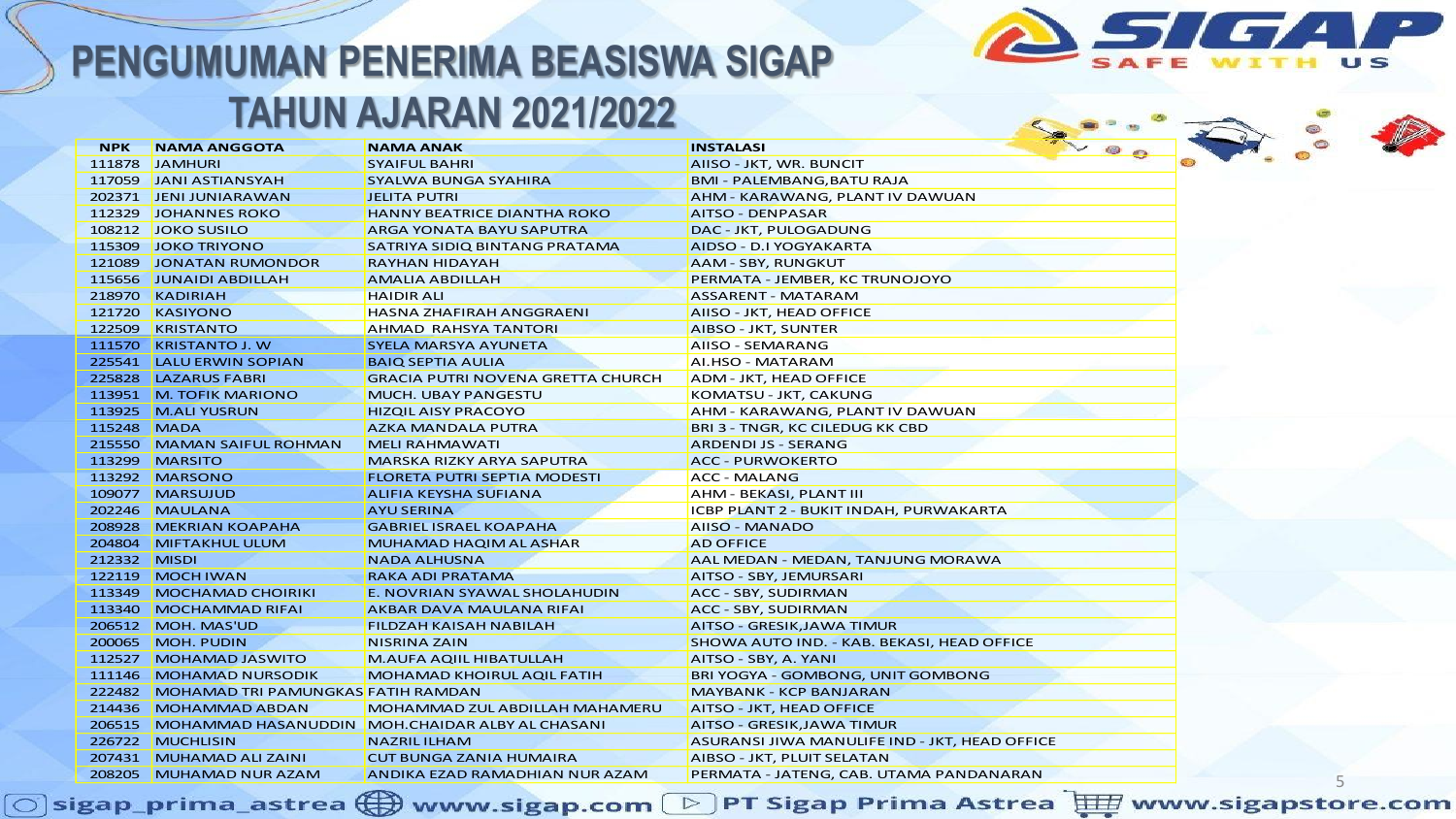

| <b>NPK</b> | <b>NAMA ANGGOTA</b>                                  | <b>NAMA ANAK</b>                   | <b>INSTALASI</b>                             | $\sim$ $\circ$ $\circ$ |
|------------|------------------------------------------------------|------------------------------------|----------------------------------------------|------------------------|
| 111777     | <b>MUHAMAD SUMARDI</b>                               | MUHAMAD RIZKI MARDHIYANSYAH        | AIDSO - JKT, HEAD OFFICE                     |                        |
| 115881     | MUHAMMAD IHSAN                                       | <b>KEYLA FEBRI CAHYANINGTYAS</b>   | AITSO - SBY, A. YANI                         |                        |
| 111413     | <b>MUHAMMAD IQBAL LUBIS</b>                          | ANGGRAINI NADYA SHAFWAH AIRA LUBIS | <b>BMI - SUMUT, MEDAN KC BALAI KOTA</b>      |                        |
| 223037     | <b>MUHAMMAD MAFTUCHIN</b>                            | AURA VEGA RAMADHANI                | <b>BCA - JKT, KANWIL X KCU SURYO PRANOTO</b> |                        |
| 118007     | <b>MUHAMMAD MANSYUR</b>                              | <b>DESTHIA MAGDALENA</b>           | AIDSO - JKT, PDC SUNTER AUTOPRO              |                        |
| 116757     | <b>MUHAMMAD SAHPUTRA</b>                             | <b>BALKIS SUCI HINAYAH</b>         | BMI - SUMUT, TJ. BALAI KC PEMATANG SIANTAR   |                        |
| 114636     | MUHAMMAD TAKDIR                                      | <b>ZASKIA PUTRI NOVIYANTI</b>      | UT - BALIKPAPAN                              |                        |
| 212333     | <b>MUHAMMAD TAUFIK SIREGA HIBRIZI FAWWAT SIREGAR</b> |                                    | AAL MEDAN - MEDAN, TANJUNG MORAWA            |                        |
| 200915     | <b>MUJIB SAHRONI</b>                                 | MOHAMMAD ILHAM MAULANA             | <b>TRAC - PEKANBARU</b>                      |                        |
| 200928     | MUJIONO                                              | FEBIOLA SHELLA AMELIA              | BCA - SBY, CITRALAND                         |                        |
|            | 205524 MULIADI                                       | <b>ADINDA NURFADIA</b>             | <b>ACSET-THAMRIN 9</b>                       |                        |
|            | 216287 MULYANTO                                      | SHEVA RISQY FEBIYANTI              | MAYBANK - KEDIRI, KCI KEDIRI                 |                        |
|            | 111481 MULYOTO                                       | <b>HILYATUS SHOFIYAH</b>           | AIDSO - YOGYAKARTA, STOCK YARD               |                        |
|            | 108993 MUNAWAN                                       | ARRAFI ZAHNI RAMADHAN              | AHM - JKT, PEGANGSAAN II                     |                        |
|            | 200682 MURTOPO                                       | <b>MARSYA NAJWA RADISTI</b>        | SELOG - SURABAYA, BREBEK INDUSTRI            |                        |
|            | 211172 MUSLIM                                        | ANNISA FARRAS AQILAH               | ICBP PLANT 2 - BUKIT INDAH, PURWAKARTA       |                        |
|            | 225766 NAJAMUDIN                                     | <b>ZYLAL TANNAZA</b>               | IAMI - BEKASI, ASSY PLANT PU                 |                        |
|            | 121053 NANA SUKARNA                                  | <b>NANDA NABILAH</b>               | PERMATA - JKT, TEAM PATROLI                  |                        |
| 208225     | <b>NANANG HERYANA</b>                                | MAITSA NAZIAH MUZZYANATULHAQ       | AIDSO - BDG, CIBEUREUM                       |                        |
| 206056     | NASIR DATINGI                                        | <b>SUCI AMELIA FITRI DATINGI</b>   | <b>TRAC - MANADO</b>                         |                        |
|            | 205397 NASOCHAH                                      | ZADA ASHRAF PRATAMA                | <b>GS BATTERY - SEMARANG</b>                 |                        |
| 225872     | NOVI YANTO                                           | YASMIN PUTRI YANA                  | ADM - JKT, SUNTER ASSEMBLY (PLANT 4)         |                        |
|            | 226379 NUGRAH SATRIO                                 | ADILAH OKTIANTI PUTRI              | TSM - JKT, HEAD OFFICE                       |                        |
| 112528     | NUR AMIN                                             | <b>MUHAMMAD FERDINAND MAHRUS</b>   | AITSO - SBY, BASUKI RAHMAD                   |                        |
|            | 120440 NUR HENDRA                                    | <b>FAREL INDRA PRATAMA</b>         | <b>TAM - BEKASI CIBITUNG CCY</b>             |                        |
|            | 111862 NURHALI                                       | DIVA RAHMA ALEA                    | AIISO - JKT, DAAN MOGOT                      |                        |
|            | 113352 NYUBIATNO AGUSTIAWAN                          | MUHAMMAD KEISHA AWILDAN MAULANA    | ACC - SBY, SUDIRMAN                          |                        |
| 222989     | <b>OKEN WAHYU KUNCORO</b>                            | LEFINA MUTIARA NIKEN               | <b>BCA - JKT, KANWIL X KCP SAWAH BESAR</b>   |                        |
|            | 114374 PARNADI                                       | NADYA BELLA ARTHAMEVIRA            | KOMATSU - JKT, CAKUNG                        |                        |
| 112459     | <b>PETRUS LAMBERT KUWAY</b>                          | <b>HANA GRACYA KUWAY</b>           | AITSO - PURWAKARTA, CAB. VETERAN             |                        |
| 114286     | PRAWONO                                              | <b>NAILA AYU PRAMITA</b>           | BMI - KEDIRI CAPEM NGANJUK                   |                        |
| 225769     | <b>PRIHATIN SUPRIYANTO</b>                           | <b>RENALD RAMADHANI</b>            | <b>IAMI - BEKASI, ASSY PLANT PU</b>          |                        |
|            | 212327 PRIYADI                                       | <b>SANDY PRIYANDANA</b>            | AAL MEDAN - MEDAN, TANJUNG MORAWA            |                        |
| 121145     | <b>PRIYO HADI SUSANTO</b>                            | YUANIAT AURORA PUTRI SUSANTO       | WOM FINANCE - MOJOKERTO                      |                        |
| 109006     | <b>PRIYO RUSMANTO</b>                                | MUHAMAD RIZKI AKBAR                | AHM - BEKASI, PLANT III                      |                        |
| 111569     | <b>PURANAM MA'RUF</b>                                | <b>AISYAH NUR FADHILAH</b>         | AITSO - SBY, JEMURSARI                       |                        |
|            | 202202 PURWANTO                                      | ASYHARIL KAHFI DEWANDA             | BMI - MALANG KAWI ATAS                       |                        |
|            | 108891 PURYADI                                       | NAHATA PURWA DEVAYANTI             | <b>AHM - AHTC DELTAMAS</b>                   |                        |

 $\bigcirc$  sigap\_prima\_astrea  $\bigoplus$  www.sigap.com  $\bigcirc$  PT Sigap Prima Astrea  $\biguplus\limits_{\overline{\alpha}}$  www.sigapstore.com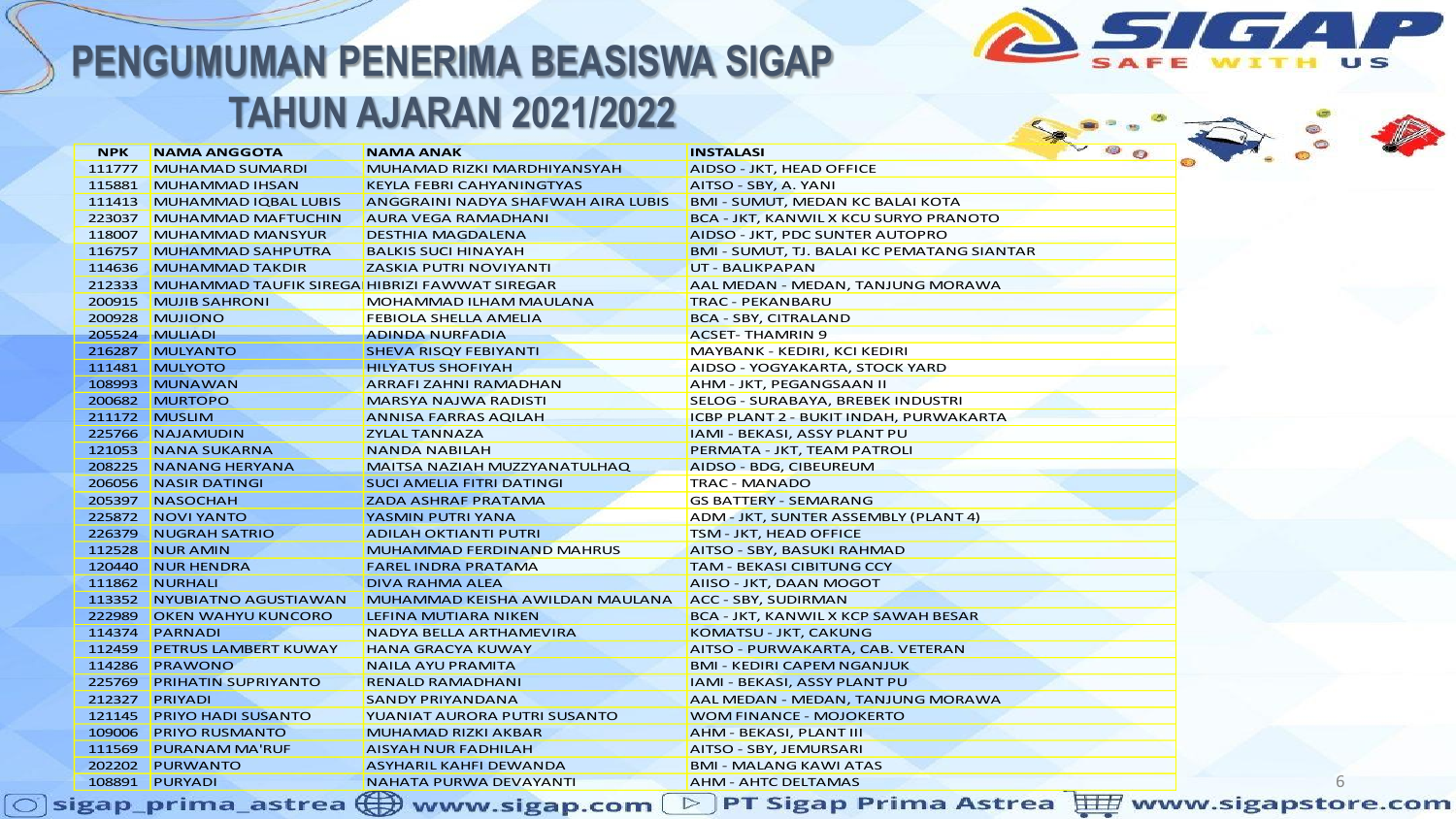

| <b>NPK</b> | <b>NAMA ANGGOTA</b>                              | <b>NAMA ANAK</b>                  | # 00<br><b>INSTALASI</b>                   |  |
|------------|--------------------------------------------------|-----------------------------------|--------------------------------------------|--|
| 212329     | <b>PUTRA JULIADI</b>                             | <b>NABILA SALSABILLA</b>          | AAL MEDAN - MEDAN, TANJUNG MORAWA          |  |
| 221784     | <b>PUTU NATALIN</b>                              | PUTU RIENA ASHIRA ABIGAIL NATALIN | <b>JBA IND - DENPASAR</b>                  |  |
|            | 211652 R.AHMAD MULYANA                           | RADEN WANDA FEBRYAN               | TRAKINDO UTAMA - BGR, CILEUNGSI TC         |  |
| 221039     | <b>RAFLI TAMPILANG</b>                           | SEMUEL YEHESKIEL TAMPILANG        | <b>SURYA MADISTRINDO - MANADO</b>          |  |
| 108990     | <b>RAHMAT HIDAYAT</b>                            | MUHAMMAD IRSYAD                   | AHM - BEKASI, PLANT III                    |  |
| 118386     | RASIMAN                                          | <b>AFIKA NUR PERMATASARI</b>      | <b>UD TRUCKS - TANGERANG</b>               |  |
| 203890     | <b>RENDY GUNAWAN</b>                             | JIHAN AZ ZAHRA                    | <b>AIDSO - PONTIANAK</b>                   |  |
|            | 207297 RIAN DEINI                                | REYHAN PRATAMA PUTRA              | AITSO - MEDAN, S.M                         |  |
|            | 109073 RIBUT RIYADI                              | RILO KALIS RIFALDIANSYAH          | AHM - BEKASI, PLANT III                    |  |
|            | 200533 RIDWANULOH                                | MUHAMMAD RAKHRI KAKA              | PLAZA TOYOTA - JKT, PEMUDA                 |  |
|            | 116692 RIKI NOPERI                               | ARYA SATYA PRATAMA                | AITSO - BDG, A/A                           |  |
|            | 114051 RINTO TONIS                               | <b>SYIFA ARINDA</b>               | <b>BMI - SUMUT, MEDAN KC BALAI KOTA</b>    |  |
|            | 226017 RISWAN                                    | RISHELIN PUTRI SYAWALINA          | ADM - JKT, SUNTER ASSEMBLY (PLANT 4)       |  |
|            | 205921 RIYADI                                    | <b>ALIF ARDILAN MIRZA</b>         | <b>GS BATTERY - SEMARANG</b>               |  |
|            | 111374 RIYANTO                                   | MOHAMAD CHRYSTA NATANAEL          | AIDSO - KEDIRI                             |  |
|            | 203647 ROBIN ELISON                              | <b>ANUGRA FRESILIA ROBERTY</b>    | PERMATA - KARAWANG, KC TUPAREV             |  |
|            | 222101 ROFIK WIBOWO                              | <b>NAURA AULIA SYANUM</b>         | OCBC NISP - KEDIRI                         |  |
| 222025     | ROHADI                                           | <b>MAHBUB HUDA ZULFY MAULANA</b>  | ASTARI MARGA SARANA - REST AREA SMG KM 456 |  |
|            | 218580 RONI FASLAH                               | VIORA ANINDISYA FASLAH            | MENARA ASTRA - JKT, SUDIRMAN               |  |
|            | 112074 ROPI ROPIYANA                             | ASRI PUTRIYANA PRATAMA            | <b>MAYBANK - JKT, TEAM PATROLI</b>         |  |
|            | 215048 RUDI HARDI                                | <b>REVALINA AZAHRA</b>            | <b>SPA - KANTOR PUSAT</b>                  |  |
|            | 108923 RUDI JAROD                                | <b>GHIFARA KHAIRUNNISA</b>        | AHM - KARAWANG, PLANT IV DAWUAN            |  |
|            | 118150 RUDISYAH PUTRA                            | <b>WINDI MARINDA PRASTIWI</b>     | <b>HMU - PEKANBARU</b>                     |  |
|            | 121754 RULI SLAMET PRIYATNO                      | <b>NAYLA NUR RAHMAWATI</b>        | <b>GS BATTERY - SEMARANG</b>               |  |
|            | 113304 RUSTAMAJI                                 | <b>AHMAD FARHAN RUSDIANTORO</b>   | <b>ACC - KEDIRI</b>                        |  |
|            | 111305 RUSWANDI                                  | <b>NAYLA NURULITA ANDINI</b>      | AIDSO - BDG, ASIA AFRIKA                   |  |
|            | 108833 SABAR NAHUM SITUMORAN (ROSALIA SITUMORANG |                                   | AHM - BEKASI, PLANT III                    |  |
|            | 112837 SABENIH                                   | MUHAMMAD GILANG AL-ADHA           | AIISO - JKT, DAAN MOGOT                    |  |
|            | 205624 SAEFUL ANWAR                              | <b>HANIFAH SOFIAH ANWAR</b>       | <b>BANK OF CHINA - JKT, CBD PLUIT</b>      |  |
|            | 108967 SAEFUL BAHRI                              | <b>ACHMAD FACHRURROZI S AL B</b>  | <b>AHM - JKT, SUNTER 1</b>                 |  |
|            | 113631 SAEPUL                                    | <b>ARSYAD RIZALULHANAN</b>        | FIF - BDG 1, RAJAWALI                      |  |
|            | 225397 SAHRUL                                    | <b>ALIF ANUGRAH</b>               | <b>HAP - KENDARI</b>                       |  |
|            | 111507 SAIFUL SAMSI                              | MUHAMMAD FAUZAN BAKRI             | <b>AIISO - LAMPUNG</b>                     |  |
|            | 111358 SAIPUL RAMDANI                            | <b>NURLITA SYATRIDA</b>           | AIDSO - BGR, PDC CIBINONG                  |  |
|            | 115790 SAMSUL HIDAYAT                            | AL ASYAMM FAWAZ HIDAYAT           | <b>ACC - SBY, SUDIRMAN</b>                 |  |
|            | 108874 SANTOSO                                   | <b>ADRIANO EKA SAPUTRA</b>        | AHM - BEKASI, PLANT III                    |  |
|            | 220928 SARI NINGSIH                              | <b>LAILAN THAWILA LUBIS</b>       | SPA - JKT, GENERAL ADMIN                   |  |
|            | 122355 SAWIRAN                                   | <b>GUS MYA MILLENIA DINANTY</b>   | <b>AITSO - BONTANG</b>                     |  |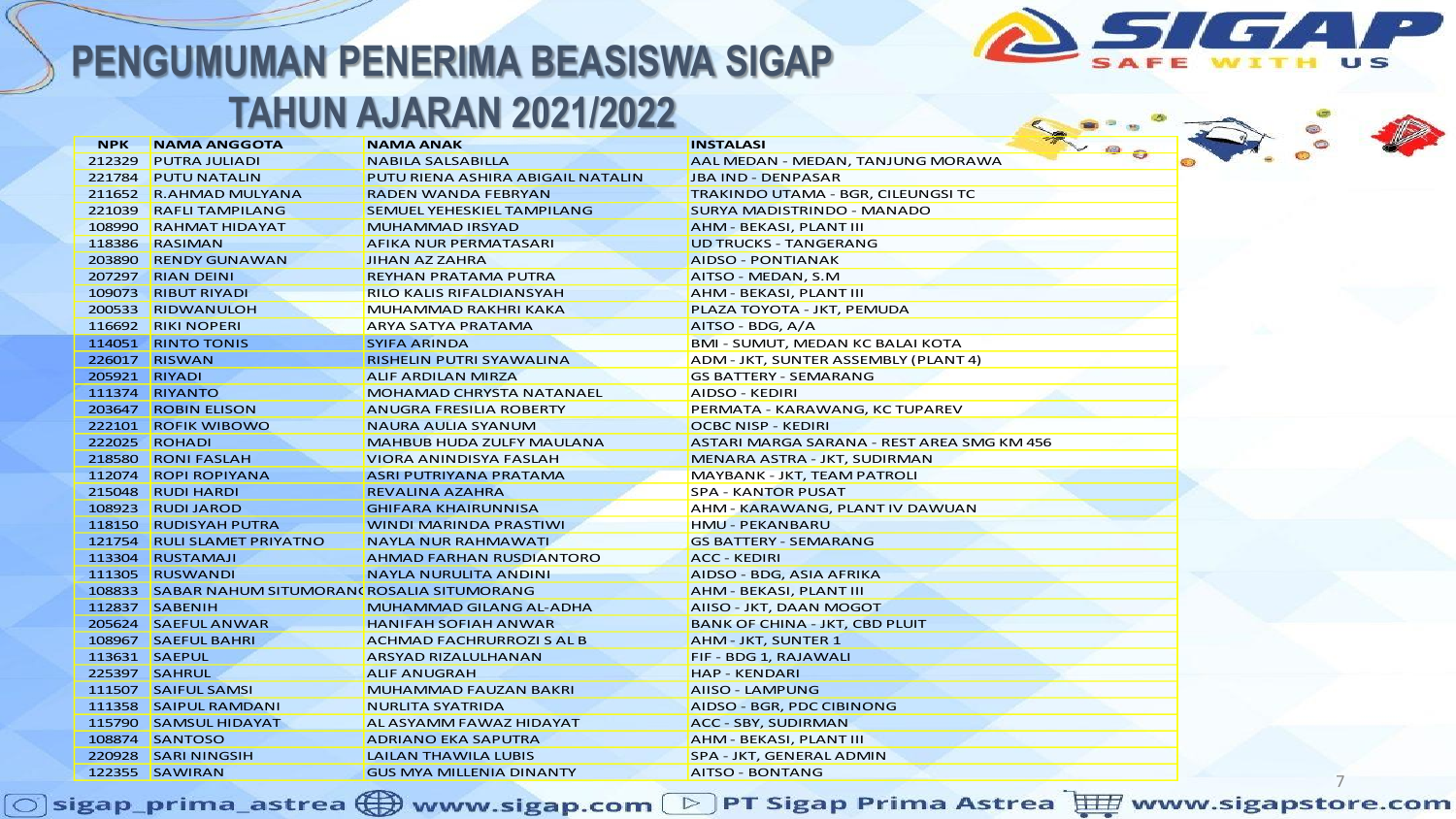

#### **TAHUN AJARAN 2021/2022**

|               |                                                  | <u>IANUN AJAKAN ZUZIIZUZZ</u>      |                                              |  |   |  |
|---------------|--------------------------------------------------|------------------------------------|----------------------------------------------|--|---|--|
| <b>NPK</b>    | <b>NAMA ANGGOTA</b>                              | <b>NAMA ANAK</b>                   | <b>INSTALASI</b>                             |  |   |  |
|               | 111101 SHOFIN HADI ANNAHDI                       | RIZKA SALSABILA SYAKIRA            | <b>BRI YOGYA - KC WONOSARI</b>               |  |   |  |
|               | 217724 SHOLI KUNCORO                             | <b>NURUL HIDAYAH</b>               | TTEC - BEKASI KAB, HEAD OFFICE               |  |   |  |
|               | 108835 SIDIK PRAMONO                             | <b>ASAVA AQUILA ASIDIQ</b>         | AHM - BEKASI, PLANT III                      |  |   |  |
|               | 223144 SIGIT WAHYUDI                             | <b>AURELIA TITANIA AZZAHRA</b>     | <b>BCA - JKT, KANWIL X KCP KREKOT BUNDER</b> |  |   |  |
|               | 111222 SLAMET HARIYANTO                          | <b>MUHAMMAD ARIF WIBOWO</b>        | <b>BRI YOGYA - KC WONOSARI</b>               |  |   |  |
|               | 119972 SOKHIMIN                                  | <b>AHMAD YUSUP S</b>               | AIDSO - BGR, PDC CIBINONG                    |  |   |  |
| 111557 SONO   |                                                  | <b>ANNISA NURUL JANNAH</b>         | AIISO - SBY, HR. MUHAMAD                     |  |   |  |
|               | 109143 SRIYANTO                                  | NANDA FEBRIANA KHAIRUNNISA         | PERMATA - JKT, KCP ASEMKA                    |  |   |  |
|               | 111594 SUBADIYONO                                | <b>DINA DWI HAPSARI</b>            | <b>UD TRUCKS - SEMARANG</b>                  |  |   |  |
| 114267 SUBHI  |                                                  | <b>HUDZAIFAH LAARAIBAFIIH</b>      | <b>BMI - UPS JOMBANG</b>                     |  |   |  |
|               | 207790 SUFIAN PRIYADI                            | <b>FALIH AGUNG DJAFAR</b>          | UT - BALIKPAPAN                              |  |   |  |
|               | 115741 SUGENG MUJIATNO                           | <b>ARETHNA SYAFA NABILAH</b>       | KOMATSU - JKT, CAKUNG                        |  |   |  |
|               | 205971 SUGIMAN                                   | <b>ANITA EVANANDA</b>              | SERASI MITRA MOBIL - SERPONG, TANGSEL        |  |   |  |
|               | 117275 SUGIYANTO                                 | <b>SALSABILA ARYANTO</b>           | KOMATSU - JKT, CAKUNG                        |  |   |  |
|               | 226196 SUHADAK                                   | <b>MIHSAN NUR ROMADLON</b>         | <b>GAYA MOTOR - BGR, CITEUREP</b>            |  |   |  |
|               | 200023 SUHARTONO                                 | NAUFAL DZAKWAN MAULANA             | PLAZA TOYOTA - JKT, KEDIAMAN PRESDIR.        |  |   |  |
|               | 111860 SUHENDRA                                  | <b>ALVIN ALI SADIKIN</b>           | AIISO - BSD, BIZZ CENTER                     |  |   |  |
|               | 120498 SUHERMAN                                  | <b>SHILA TAUSYIAH</b>              | PLAZA TOYOTA - JKT, KARANGGAN                |  |   |  |
| 225940 SUJADI |                                                  | <b>SRI DWI HARTASIH</b>            | ADM - JKT, HEAD OFFICE                       |  |   |  |
|               | 121651 SUJONO                                    | <b>CHOKY CHELSEANO</b>             | AIDSO - JATENG, PDC SEMARANG                 |  |   |  |
|               | 208597 SUKANTO                                   | <b>CLARISSA LUTHFIANA DENISE</b>   | <b>TAM - BEKASI CIBITUNG CCY</b>             |  |   |  |
|               | 201408 SULAEMAN                                  | <b>MUHAMMAD ILHAM</b>              | AITSO - BDG, CAB. SUCI                       |  |   |  |
|               | 201978 SUMARNA                                   | RAKA SATRIA ALDANA                 | AHM - KARAWANG, PLANT IV DAWUAN              |  |   |  |
|               | 111498 SUMARTONO                                 | <b>SELVIA ANJANY PINGKAN</b>       | AIISO - BDG, S/H                             |  |   |  |
|               | 122245 SUPRIADI                                  | <b>NADYA AULIA</b>                 | ACC - MEDAN, ADAM MALIK                      |  |   |  |
|               | 210052 SUPRIYADI BOWO LEKSONO RENI AYU WULANDARI |                                    | <b>KSI - ANCOL, JAKARTA UTARA</b>            |  |   |  |
|               | 223661 SUPRYJATNO                                | <b>MA'RIFATUN NADIA</b>            | <b>CITRA LAND - BANJARMASIN</b>              |  |   |  |
|               | 116125 SURAHMAN                                  | <b>KAYLA DWI PUTRI</b>             | AIDSO - JKT, PDC SUNTER AUTOPRO              |  |   |  |
|               | 112501 SURIANTO                                  | <b>NAZWA MUTIA SYAFITRI</b>        | TAM - PDC MEDAN, AMPLAS                      |  |   |  |
|               | 112404 SUTRIYANTO                                | MUHAMMAD DZAKIRAMADHAN             | AITSO - BEKASI, DIPONEGORO                   |  |   |  |
|               | 117308 SUWATI                                    | <b>VARIAN ARKANA BAHTIAR</b>       | SAMADISTA - JKT, HEAD OFFICE                 |  |   |  |
|               | 208504 SUYANTA                                   | <b>RAHMADITA SAFFA CARISA</b>      | <b>TAM - BEKASI, CIBITUNG SPLD</b>           |  |   |  |
|               | 109032 SUYATNO                                   | <b>RASYID ARYO UTOMO</b>           | AHM - BEKASI, PLANT III                      |  |   |  |
|               | 226396 SUYIDNO                                   | <b>NOVITA DWI ANDINI</b>           | TSM - JKT, PDC AUTOPRO                       |  |   |  |
|               | 113133 SUYITNO                                   | <b>ZAHIRA ARTANTI HASANAH</b>      | SAMADISTA - JKT, HEAD OFFICE                 |  |   |  |
|               | 118597 SYAHRIL                                   | <b>MUHAMMAD RINALDY</b>            | <b>BMI - SUMUT, MEDAN KC BALAI KOTA</b>      |  |   |  |
|               | 117064 SYAMSUDDIN HARAHAP                        | <b>MUHAMMAD GALIH SATRIA YUDHA</b> | BRI YOGYA - UNIT SEMIN I                     |  |   |  |
|               | 118421 TATANG ABDULAH                            | <b>TUHFATUSSANIYAH</b>             | FIF - CAB. PURWAKARTA                        |  | 8 |  |
|               |                                                  |                                    |                                              |  |   |  |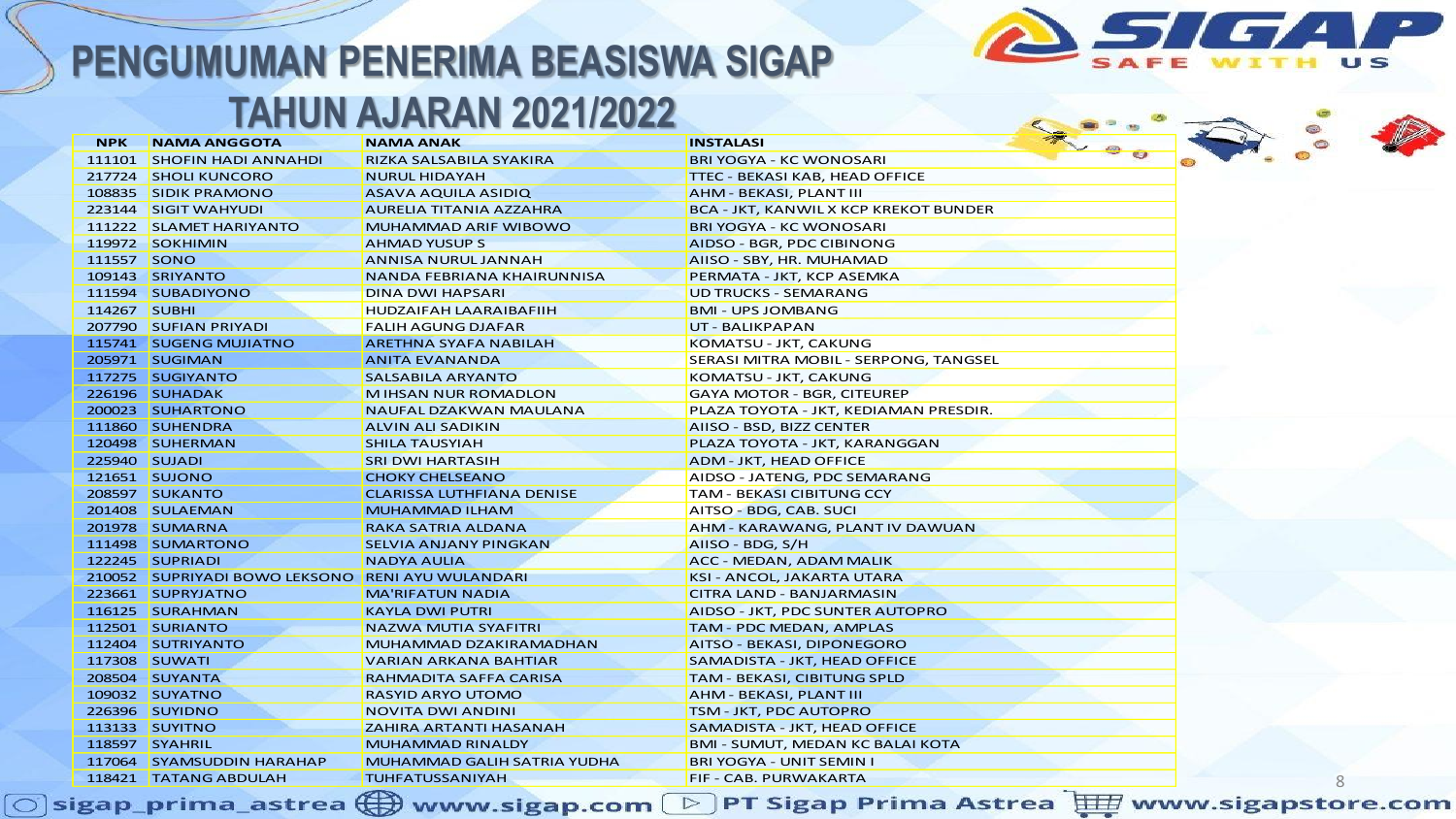

| <b>NPK</b>   | <b>NAMA ANGGOTA</b>                                 | <b>NAMA ANAK</b>                                          | $\bullet$ $\circ$<br><b>INSTALASI</b>        |
|--------------|-----------------------------------------------------|-----------------------------------------------------------|----------------------------------------------|
| 209863       | <b>TATAR DARMA WASITA</b>                           | NAMIRA SETYA RAMADHANI                                    | HIGASHIFUJI - BEKASI, CIKARANG BARAT         |
| 113303       | <b>TAUFIK HIDAYAT</b>                               | RADHITYA NATA ATMA NEGARA                                 | <b>ACC - KEDIRI</b>                          |
| 111573       | <b>TEGUH MULYANTO</b>                               | <b>FAHREZA HABIBI SETIYANTO</b>                           | <b>AIISO - SEMARANG</b>                      |
| 200731       | <b>TEGUH SARIYANTO</b>                              | <b>NAILA PUJI LESTARI</b>                                 | SERASI MITRA MOBIL - BDG, DR. DJUNJUNAN      |
| 208594       | <b>TIERADANA SADITA</b>                             | <b>IBRAHIM CAKRADARA</b>                                  | <b>TAM - BEKASI, CIBITUNG SPLD</b>           |
| 120391       | <b>TOTOK EFENDI</b>                                 | <b>KHORIUL AN AM</b>                                      | <b>AITSO - BINJAI</b>                        |
|              | 200717   TOTOK SUBAGYO                              | KINARA ANGGUNING SUBAGIYO                                 | SERASI MITRA MOBIL - JKT, CILANDAK           |
| 220098       | <b>TRIANI PUJI LESTARI</b>                          | CAESAR ATA UTUNGGA RIWAYADI                               | <b>REJOSO MI - BLITAR</b>                    |
| 117435 TRIMO |                                                     | <b>SITI QOMARRIYAH</b>                                    | <b>TRAKNUS - JAMBI</b>                       |
|              | 223226 TUKIMIN                                      | THALITA TSANY PUTRI RAHMA DEWI                            | BCA - JKT, KANWIL X KCU GAJAH MADA           |
|              | 200826 UDI SANUDIN                                  | MUHAMMAD SAUQI ZIDAN                                      | <b>TRAC - CILEGON</b>                        |
|              | 210217 ULUMMUDIN SUNANDAR                           | <b>HILWAH NUR MAHABBAH</b>                                | NUTRIFOOD - KAB. BEKASI, MM CIBITUNG         |
|              | 205728 UMAR DANI                                    | <b>INDAH FUJI LESTARI</b>                                 | AHM - BEKASI, PLANT III                      |
|              | 108946 UNTOYO                                       | <b>QUEESA NAHLA RAMADHANI</b>                             | <b>AHM - BEKASI, PLANT III</b>               |
|              | 209970 VERISKA SUBAGIYO                             | <b>FATHAN DERIS NURRENDRA</b>                             | <b>AITSO - JOMBANG</b>                       |
|              |                                                     | 202853 WAHYU NURCAHYO RIDHO'I ALFIRA AUGUST WAHYU RIDHO'I | <b>AITSO - JOMBANG</b>                       |
|              | 108554 WAHYUDI                                      | <b>SYIFA NURFAUZIAH</b>                                   | <b>IBID - JKT, CIPUTAT</b>                   |
|              | 113167 WARNALIS                                     | <b>SAKHIY NOVEA ALISHA</b>                                | AIDSO - SUMBAR, PADANG                       |
| 112999       | <b>WASTANA</b>                                      | <b>CINDY DWI UNTARI</b>                                   | <b>AAB - JKT, KAPTEN TENDEAN</b>             |
|              | 214916 <b>WIDODO</b>                                | <b>ZHAFIRA AZWA RAMADHAN</b>                              | <b>KOMATSU - JKT, CAKUNG</b>                 |
|              | 200960 WINOTO                                       | <b>HAFIFAH SALSABILA</b>                                  | HMU - JKT, CAB. JAKARTA                      |
|              | 117062 YAKUB HERU SANTOSO                           | <b>CHINTIYA NATSUMI SANTOSO</b>                           | <b>BRI YOGYA - KC WONOSARI</b>               |
|              | 226150 YAYAT SUPRIYATNA                             | <b>AMELIA DEWI</b>                                        | ADM - KARAWANG ENGINE (PLANT 2)              |
|              | 120458 YONAS DESTIAWAN BERLIN MUHAMMAD KEISYA ASARA |                                                           | <b>AAM-JKT, MANGGARAI</b>                    |
|              | 222239 YOSEP MUBAROK                                | ALYA MUKHBITA ZAINZAKI                                    | <b>COATS REJO - BGR, CABANG GUNUNG PUTRI</b> |
|              | 109021 YUDHISTIRO                                   | <b>IBNU SABIQ AL BAIHAQI</b>                              | <b>AHM - BEKASI, PLANT III</b>               |
|              | 205003 YUHANDRA                                     | MUHAMMAD ZECKLYN                                          | AITSO - PALEMBANG, TANJUNG API - API VSP     |
|              | 116198 YULI TRISTIANTO                              | <b>CHALISTA AURA FEBRINA</b>                              | AIDSO - BGR, PDC CIBINONG                    |
|              | 109144 YULIYADI                                     | <b>HAIKAL ZHAFRAN YUANDI</b>                              | PERMATA - JKT, KC HAYAM WURUK                |
|              | 112967 YUMARDANI                                    | M. FARHAN MADANI                                          | <b>AAB - PEKANBARU</b>                       |
|              | 120013 YUNINGSIH SARI                               | <b>CYRENA SALSABILAH</b>                                  | <b>AHM - JKT, SUNTER 1</b>                   |
|              | 121848 ZULFIKAR AHMAD                               | <b>FAKHIRA AMIRATUSYIFA</b>                               | AJINOMOTO - BINJAI                           |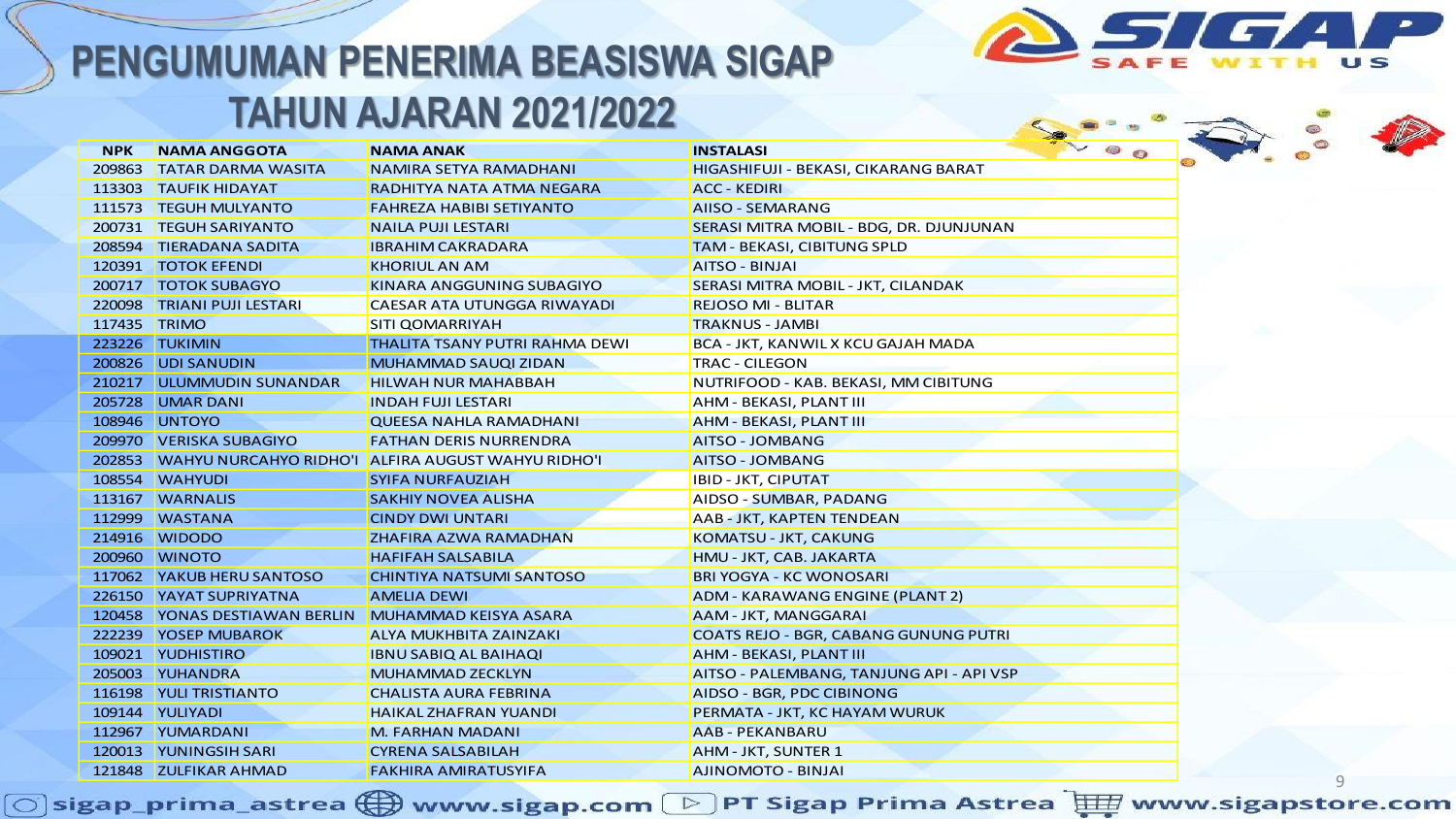



**"Mohon Maaf untuk anggota security guard / karyawan yang terhormat, apabila nama putra/putrinya yang tidak tercantum pada penerima beasiswa untuk periode tahun ini belum dapat diterima oleh SIGAP"**